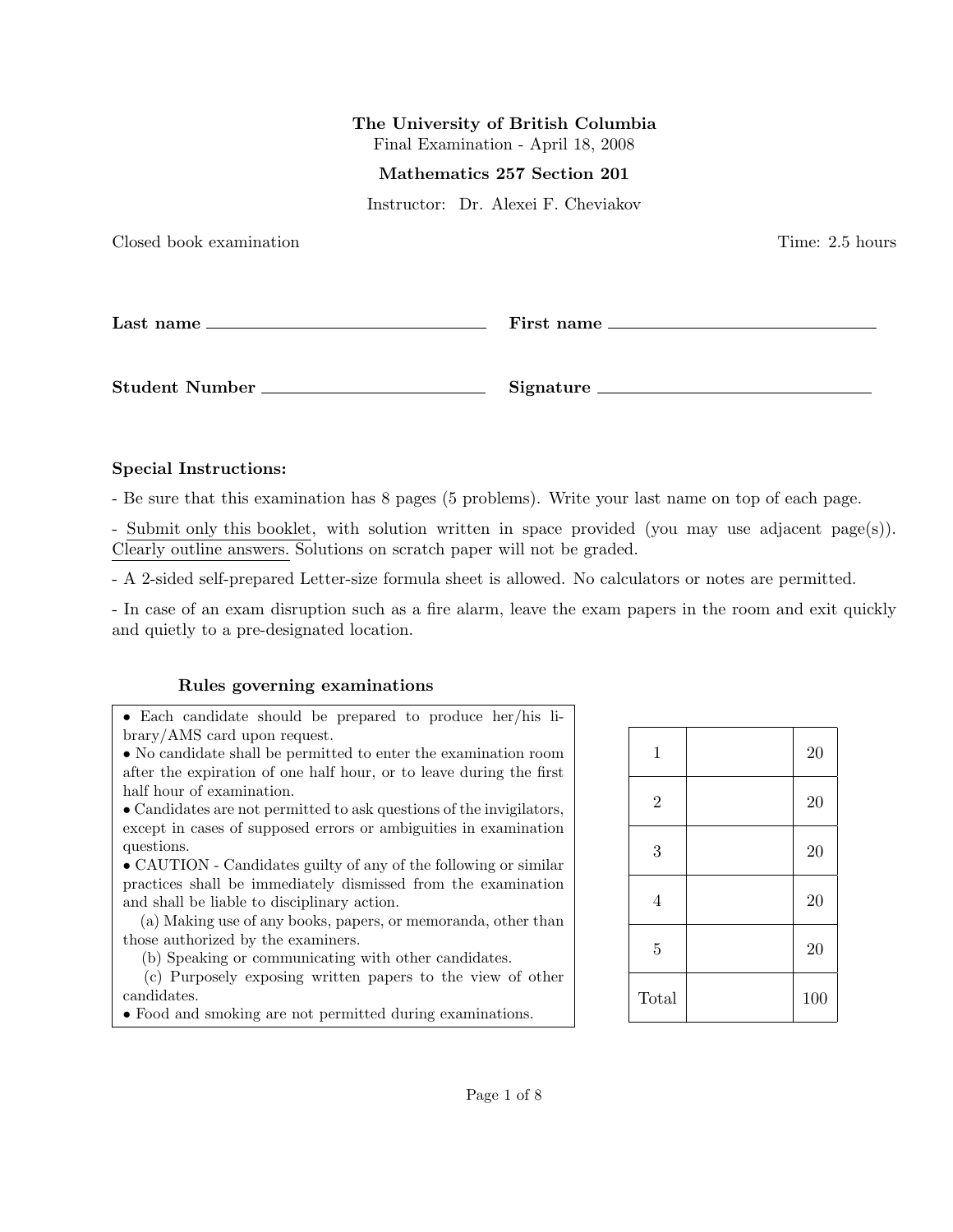#### [20] Problem 1.

[20] **Problem 1.**<br>
(a) Find the coefficients of Fourier cosine series of the function  $f(x) = \begin{cases} 1, & 0 \leq x \leq 2, \\ 0, & x > 4. \end{cases}$  $4 - x$ ,  $2 < x \le 4$ .

b) Write the series in the form where coefficients do not contain trigonometric functions.

c) What is the period of the series you found? Sketch the graph of the function to which the series converges over at least two periods.

d) Does the series converge uniformly or pointwise? At which points  $x$  does Gibbs phenomenon occur?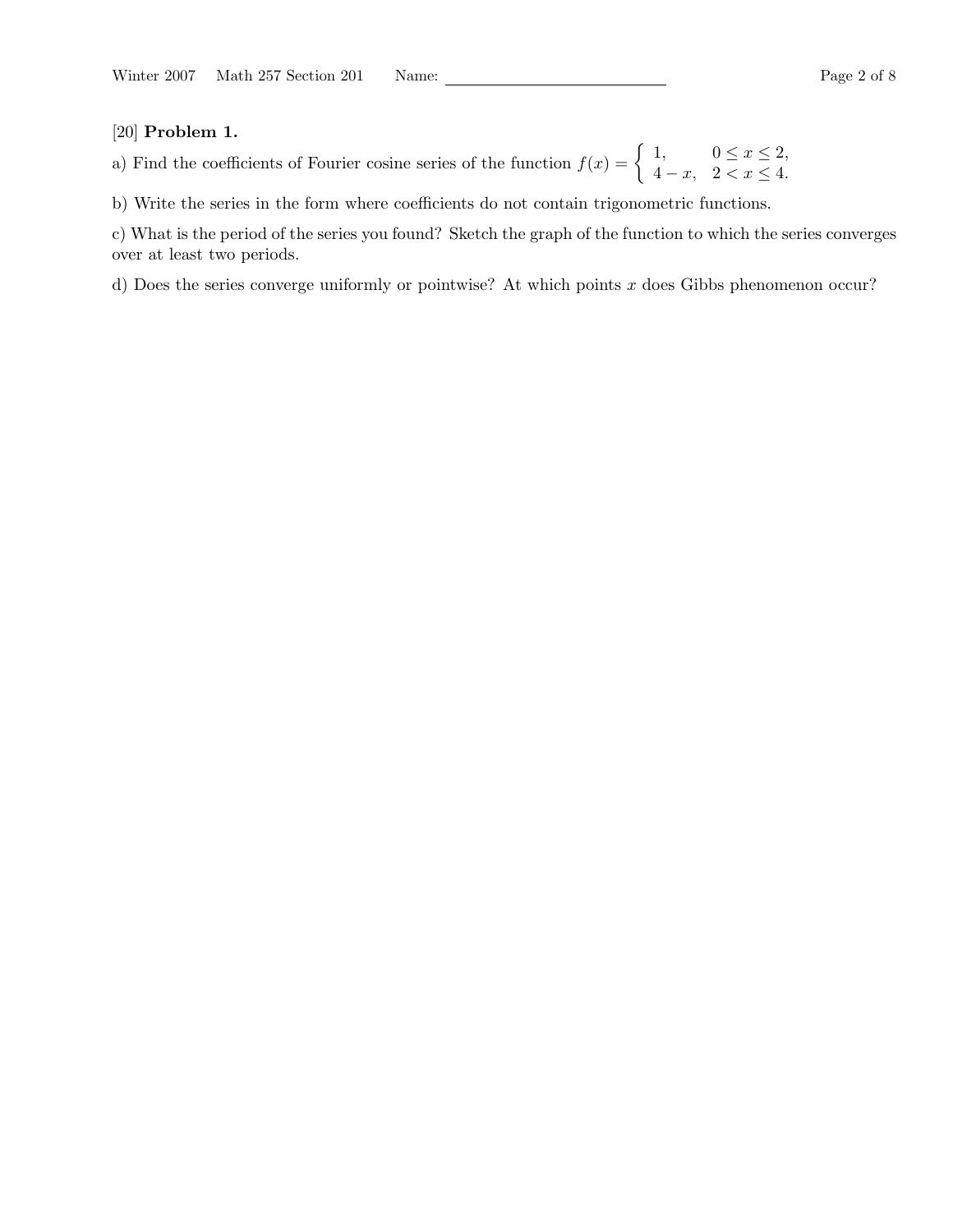[20] Problem 2. Solve the following problem for the Laplace equation in the rectangle:

$$
\begin{cases}\n\Delta u(x, y) = 0, & 0 < x < 4, \quad 0 < y < 3, \\
u_x(0, y) = u_x(4, y) = u_y(x, 0) = 0, \\
u(x, 3) = f(x),\n\end{cases}
$$

where  $f(x)$  is given in Problem 1. [**Remark:** you <u>do not</u> have to do all steps of separation of variables explicitly. You may state results you know, e.g., eigenbasis, without derivation.]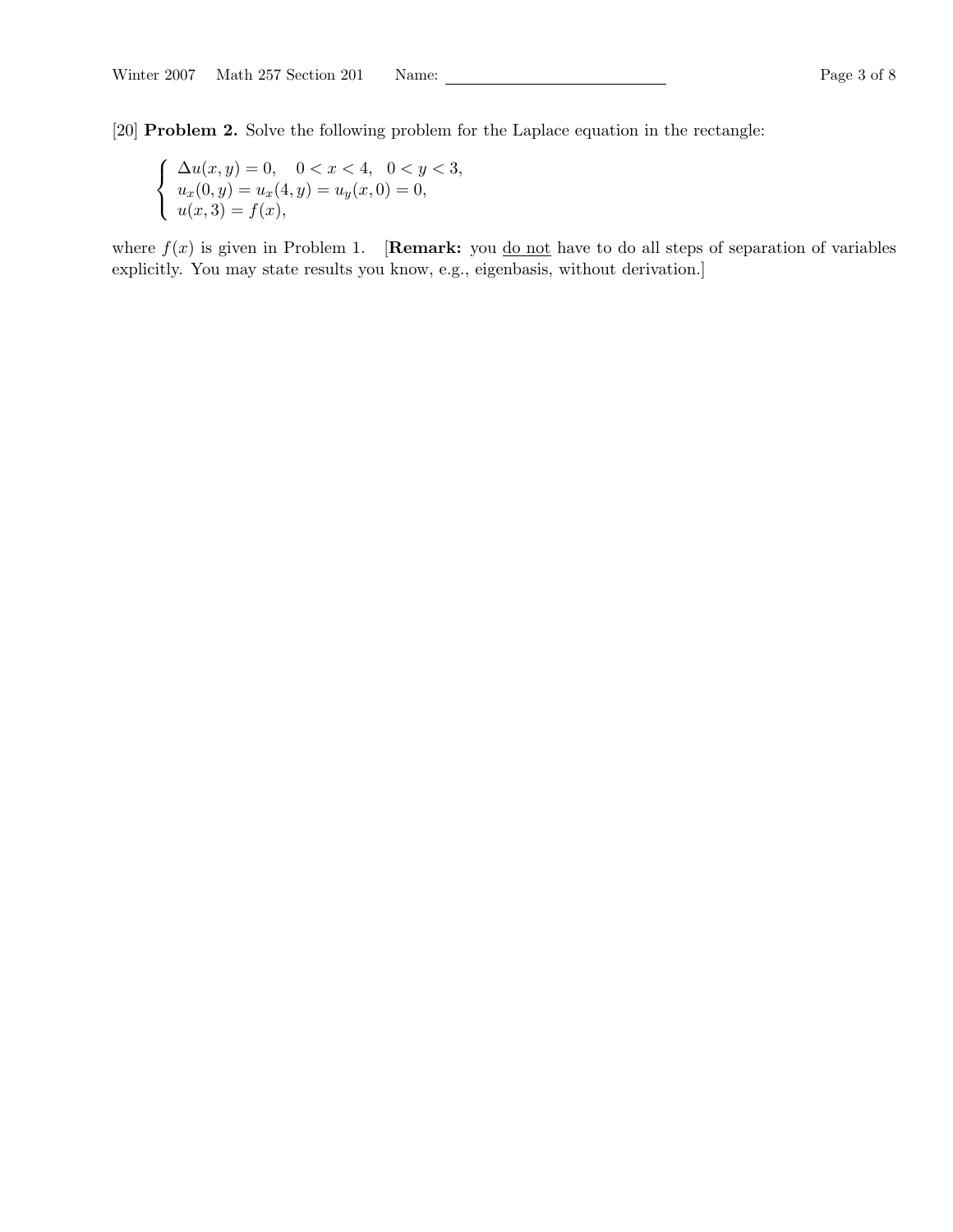[20] **Problem 3.** Consider the wave equation  $u_{tt} = u_{xx}$  for an infinite string  $x \in (-\infty, \infty)$  with initial conditions  $u(x, 0) = f(x)$ ,  $u_t(x, 0) = g(x)$ .

a) Give the formula for  $u(x, t)$  for all  $t > 0$ ,  $-\infty < x < +\infty$ .

b) Draw the solution  $u(x, t)$  for  $t = 2$ , if  $f(x)$  and  $g(x)$  are functions given below:



[Hint: consider separately a problem with  $f = 0$  and a problem with  $g = 0$ .]

c) Now suppose the string is finite:  $-10 \le x \le 10$ . Specify the maximum time T until which your solution found in a) for the infinite string, is correct for this finite string.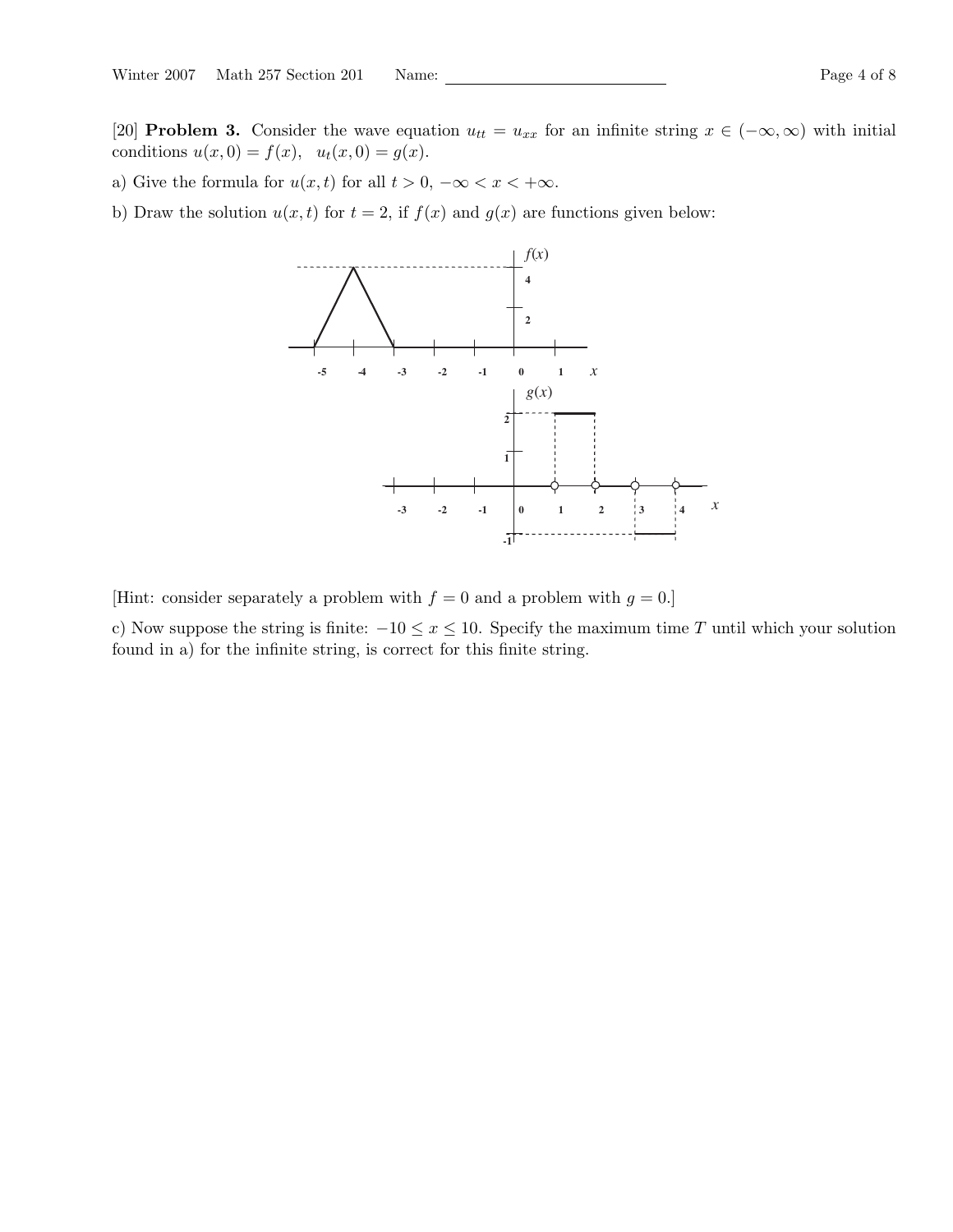[20] Problem 4. Consider a Sturm-Liouville problem

$$
\begin{cases}\nX'' + \lambda X = 0, & 0 < x < 1, \\
X(0) = 0, & \\
X(1) - X'(1) = 0.\n\end{cases}
$$

a) Is the problem regular or singular? Why? (Use the definition.)

b) Solve the problem to find all its eigenfunctions and eigenvalues.

c) Write down the orthogonality condition satisfied by the eigenfunctions. Find norms of all eigenfunctions.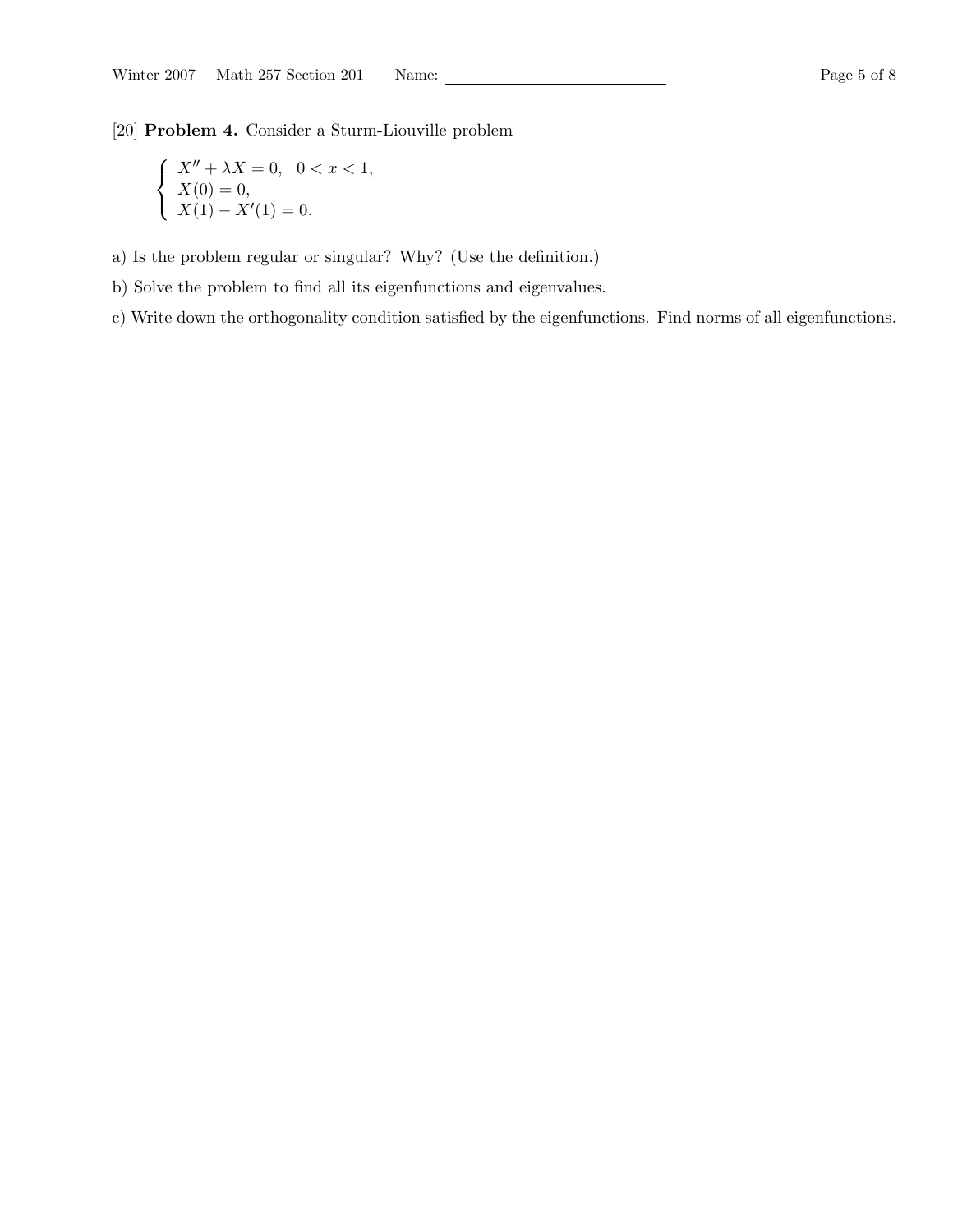[20] Problem 5. Consider the following dimensionless problem, describing lengthwise oscillations of an elastic bar with forcing and friction:

$$
\begin{cases}\n u_{tt} + 2u_t = u_{xx} + x, & 0 < x < 1, \ 0 < t, \\
 u(0, t) = 0, & \\
 u(1, t) - u_x(1, t) = 0, & \\
 u(x, 0) = 1, & \\
 u_t(x, 0) = 0.\n\end{cases}
$$

Solve this problem using separation of variables ideas. [Hint: Start from a homogeneous version of the equation. Use the results of Problem 4.]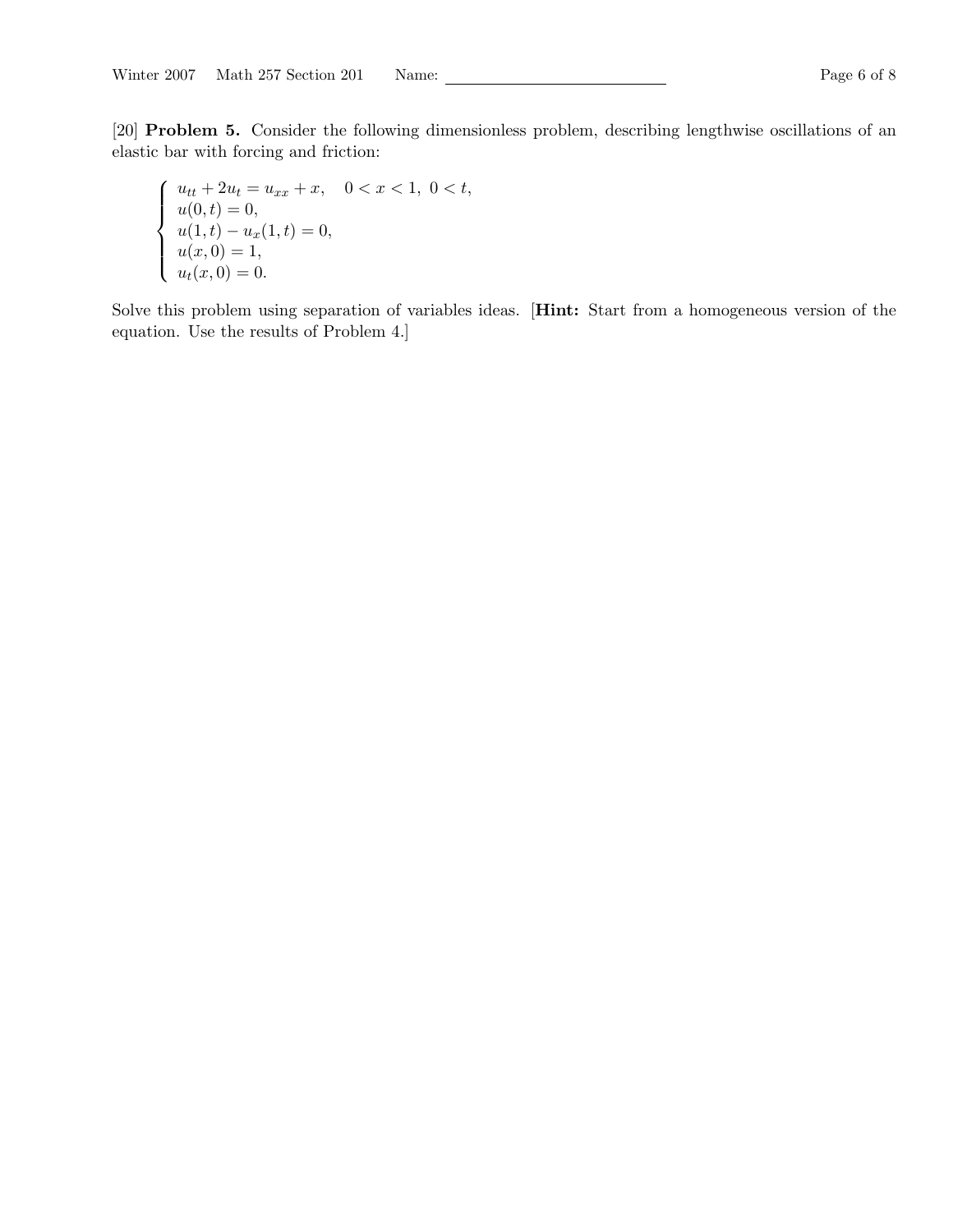[extra paper]